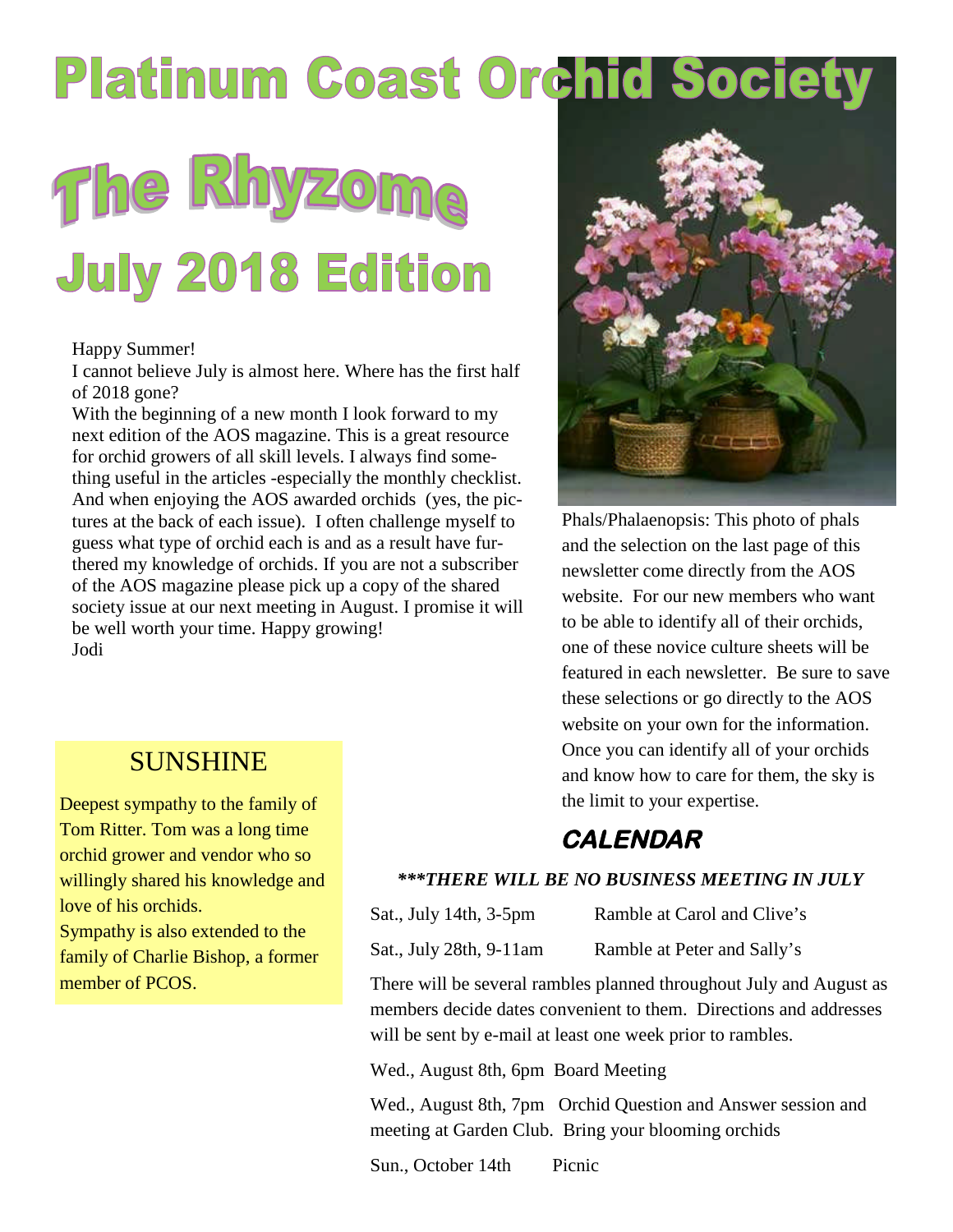### GREAT PLACES FOR MEMBERS TO FIND INFORMATION ON ORCHIDS:

- 1. Programs—Take notes someday they will make sense.
- 2. AOS Magazine articles. "Orchids" is available at every meeting for check out.
- 3. Members- Ask longtime members about orchids, but realize that your yard and potting choices are key. We all use trial and error to succeed.
- 4. Internet sites—**www.aos.org**—This AOS site has the answer to almost any question.
- **5.** Rambles at members' homes to help you identify the best way to grow your orchids.



#### OUR EXHIBIT IN THE CENTRAL FLORIDA OR-CHID SOCIETY SHOW:

Many thanks to the team that put our exhibit in the CFOS show. It received Second Place, as well as many individual awards. Clive and Carol joined the group that was featured in June's newsletter for this event. Other members sent their blooming orchids for use in the exhibit. Consider participating in this activity next spring. This is a great way to learn about how important balance and color are to a successful exhibit, which is so evident in this photo.

PCOS is an affiliate of the **American Orchid Society (AOS).** There's an abundance of information on the AOS website. Please visit www.aos.org for articles, advice on growing orchids, and lots of free information.

Ask Betty Adamson for an application if you're interested in joining.

For all current members, remember that your renewal notice will arrive in the Orchid Magazine prior to your month of renewal.



Members enjoyed Vern Bloch's program and the selection of orchids he brought with him to the June meeting.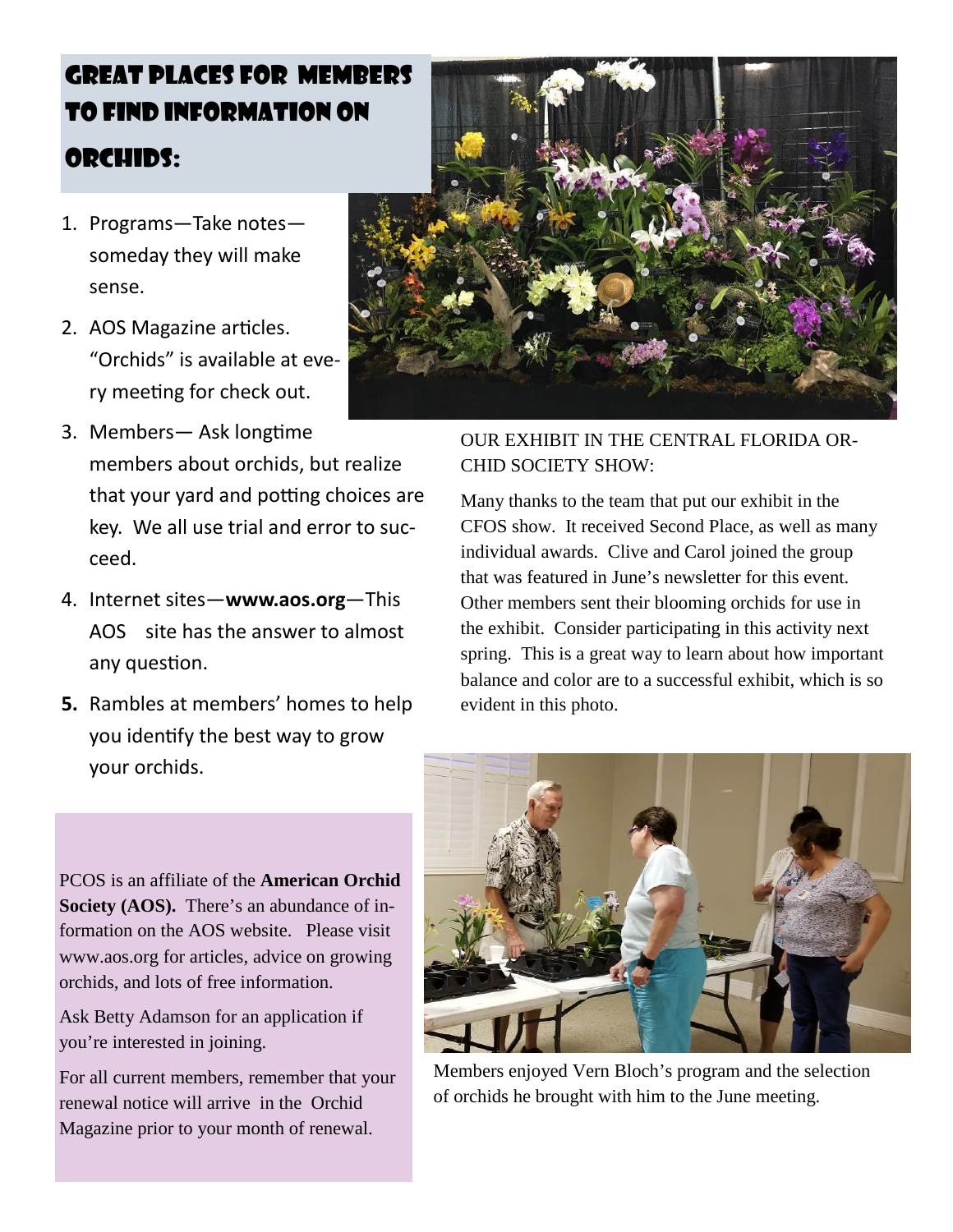#### **2018 PCOS OFFICERS & CHAIRMEN**

#### **PRESIDENT**

**Jodi Kittleson President@PlatinumCoastOrchidSociety.org**

**VICE PRESIDENT**

**Margaret Croucher VP@PlatinumCoastOrchidSociety.org**

**TREASURER Margaret Smith Treasurer@PlatinumCoastOrchidSociety.org**

**SECRETARY Patti Williams Secretary@PlatinumCoastOrchidSociety.org**

**DIRECTORS Michael Ellis (2018) Julie Howard (2018-2019) Ed Kidder (2018-2019 Clive Gay (2018) Dave Colchin (Past President)** **PLANT FORUM Betty Adamson MEMBERSHIP Margaret Croucher NEWSLETTER EDITOR Patti Scholes SUNSHINE Betty Adamson GREETER JoAnn Amos PROGRAMS Margaret Croucher PHOTOGRAPHER Charlie Scholes AOS LIAISON Betty Adamson RAFFLE Laura Blackmon REFRESHMENTS Shannon Goff WEBMASTER Dennis Gollehon AUDIO**

**Mike Ellis**

**PICNIC CHAIRMAN**

**HOLIDAY PARTY CHAIRMAN**

#### **BE PART OF THE TEAM!**